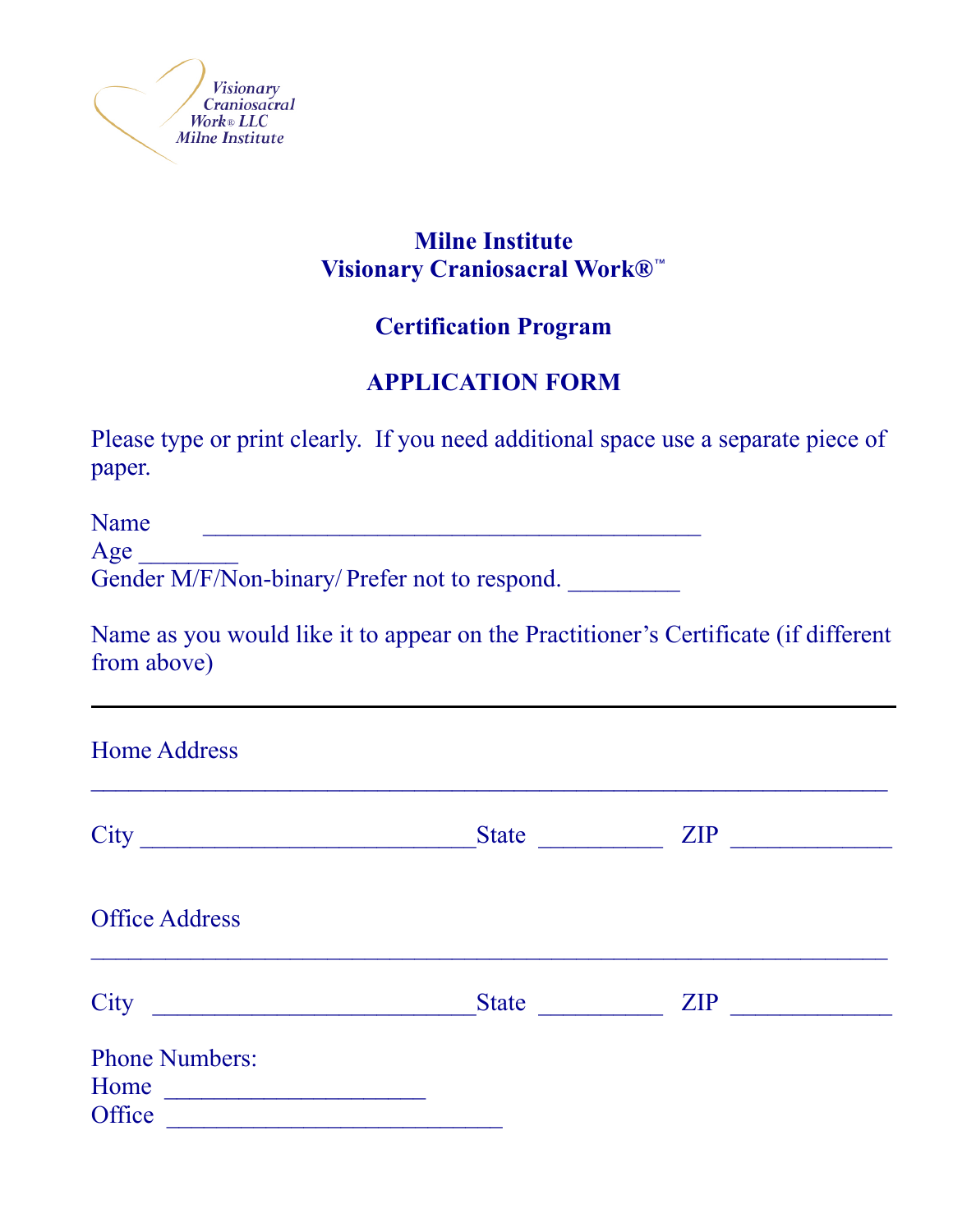# Email \_\_\_\_\_\_\_\_\_\_\_\_\_\_\_\_\_\_\_\_\_\_\_\_\_\_\_

Preferred address & phone number for mail list & referrals:

 $\mathcal{L}_\text{max}$  , and the contract of the contract of the contract of the contract of the contract of the contract of the contract of the contract of the contract of the contract of the contract of the contract of the contr

| Schools Attended Since High School | <b>Dates Attended</b> | Area of Study | Degree | Date Received |
|------------------------------------|-----------------------|---------------|--------|---------------|
|                                    |                       |               |        |               |
|                                    |                       |               |        |               |
|                                    |                       |               |        |               |
|                                    |                       |               |        |               |
|                                    |                       |               |        |               |
|                                    |                       |               |        |               |
|                                    |                       |               |        |               |
|                                    |                       |               |        |               |
|                                    |                       |               |        |               |
|                                    |                       |               |        |               |
|                                    |                       |               |        |               |

\_\_\_\_\_\_\_\_\_\_\_\_\_\_\_\_\_\_\_\_\_\_\_\_\_\_\_\_\_\_\_\_\_\_\_\_\_\_\_\_\_\_\_\_\_\_\_\_\_\_\_\_\_\_

 $\mathcal{L}_\text{max}$  , and the contract of the contract of the contract of the contract of the contract of the contract of the contract of the contract of the contract of the contract of the contract of the contract of the contr

 $\mathcal{L}_\mathcal{L} = \{ \mathcal{L}_\mathcal{L} = \{ \mathcal{L}_\mathcal{L} = \{ \mathcal{L}_\mathcal{L} = \{ \mathcal{L}_\mathcal{L} = \{ \mathcal{L}_\mathcal{L} = \{ \mathcal{L}_\mathcal{L} = \{ \mathcal{L}_\mathcal{L} = \{ \mathcal{L}_\mathcal{L} = \{ \mathcal{L}_\mathcal{L} = \{ \mathcal{L}_\mathcal{L} = \{ \mathcal{L}_\mathcal{L} = \{ \mathcal{L}_\mathcal{L} = \{ \mathcal{L}_\mathcal{L} = \{ \mathcal{L}_\mathcal{$ 

 $\mathcal{L}_\text{max}$  , and the contract of the contract of the contract of the contract of the contract of the contract of the contract of the contract of the contract of the contract of the contract of the contract of the contr

 $\mathcal{L}_\text{max}$  and  $\mathcal{L}_\text{max}$  and  $\mathcal{L}_\text{max}$  and  $\mathcal{L}_\text{max}$  and  $\mathcal{L}_\text{max}$  and  $\mathcal{L}_\text{max}$ 

#### Professional Experience:

Present Occupation: \_\_\_\_\_\_\_\_\_\_\_\_\_\_\_\_\_\_\_\_\_\_\_\_\_\_\_\_\_\_\_\_\_\_\_\_\_\_\_\_\_\_\_\_\_\_\_\_

Other Studies, Trades or Skills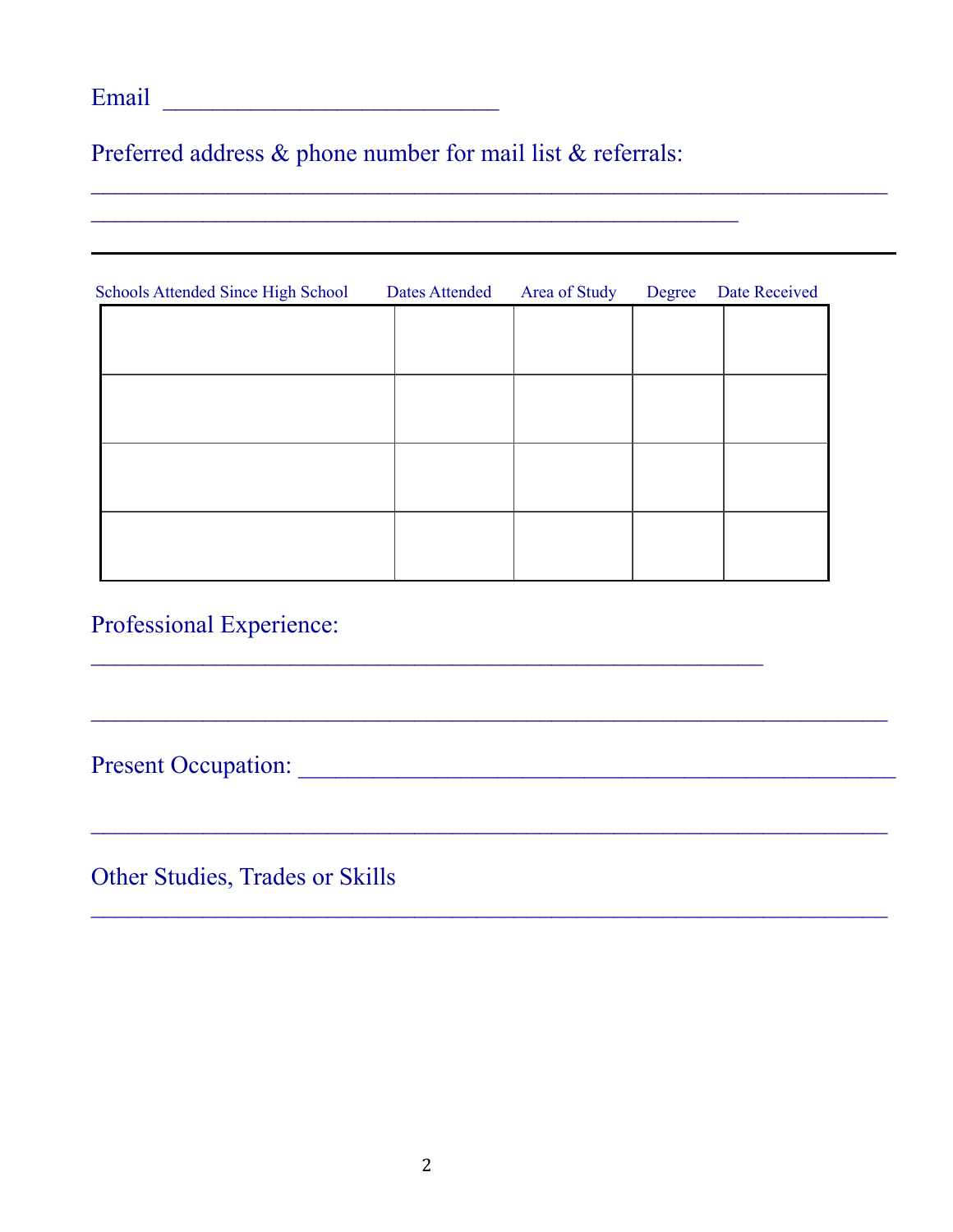## List Current Licenses and/or Certificates in the Healing Arts from State, Federal or Other Agencies:

| License | Issuing Agency License Number Issue Date Exp. Date |  |
|---------|----------------------------------------------------|--|
|         |                                                    |  |
|         |                                                    |  |
|         |                                                    |  |
|         |                                                    |  |
|         |                                                    |  |
|         |                                                    |  |

# List Craniosacral Workshop Experience:

| Name of Program Day Mo Year | Location | $#$ of Hours | Instructor |
|-----------------------------|----------|--------------|------------|
|                             |          |              |            |
|                             |          |              |            |
|                             |          |              |            |
|                             |          |              |            |
|                             |          |              |            |
|                             |          |              |            |

### Craniosacral Clinical Experience:

Number of years using craniosacral work: \_\_\_\_\_\_\_\_\_\_\_\_\_\_ Estimated total number of treatments given: Current number of treatments given per week: \_\_\_\_\_\_\_\_\_\_ Average length of time per session: Do you do relatively pure Craniosacral work? \_\_\_\_\_\_\_ What percent of your practice is pure Craniosacral work? \_\_\_\_\_\_\_ Have you incorporated Craniosacral principles into another system?

 $\mathcal{L}_\text{max}$  and  $\mathcal{L}_\text{max}$  and  $\mathcal{L}_\text{max}$  and  $\mathcal{L}_\text{max}$  and  $\mathcal{L}_\text{max}$  and  $\mathcal{L}_\text{max}$  $\mathcal{L}_\text{max}$  and  $\mathcal{L}_\text{max}$  and  $\mathcal{L}_\text{max}$  and  $\mathcal{L}_\text{max}$  and  $\mathcal{L}_\text{max}$  and  $\mathcal{L}_\text{max}$  $\mathcal{L}_\text{max}$  and  $\mathcal{L}_\text{max}$  and  $\mathcal{L}_\text{max}$  and  $\mathcal{L}_\text{max}$  and  $\mathcal{L}_\text{max}$  and  $\mathcal{L}_\text{max}$ 

 $\mathcal{L}_\text{max}$  , and the contract of the contract of the contract of the contract of the contract of the contract of the contract of the contract of the contract of the contract of the contract of the contract of the contr

 $\mathcal{L}_\text{max}$  , and the contract of the contract of the contract of the contract of the contract of the contract of the contract of the contract of the contract of the contract of the contract of the contract of the contr